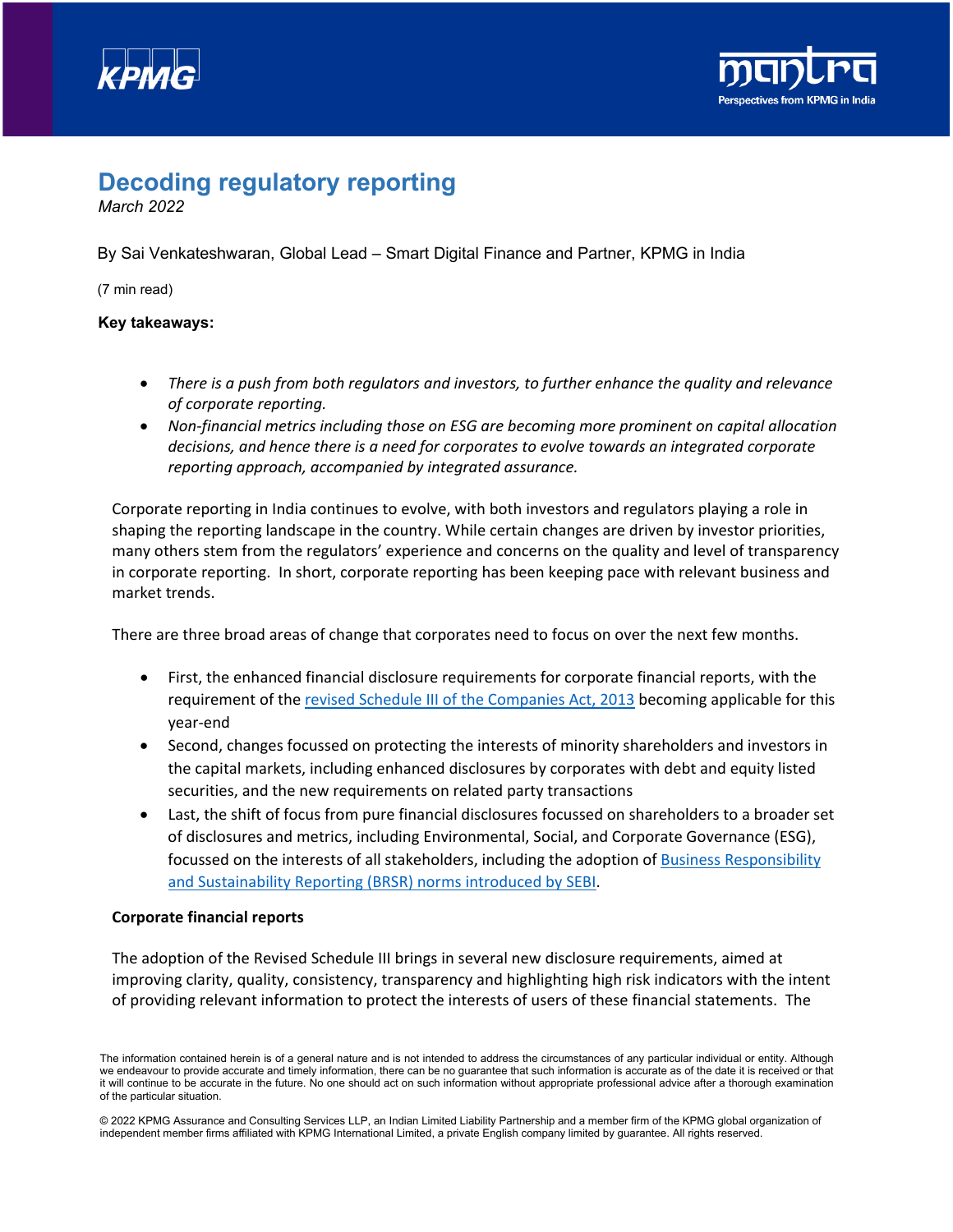enhanced disclosures around corporate social responsibility (CSR) expenditure, accounts payable, fixed assets are meant to enhance clarity, whereas those relating to ageing and related analysis of certain categories of assets, revaluation of intangible and fixed assets and fair valuation of investment property are meant to enhance the quality of the information reported. Similarly, the disclosures on ratios and classification of borrowings drive consistency, whereas those relating to assets and their title deeds, loans and advances to related parties, Key Managerial Personnel (KMP), promoters, etc., changes in promoter shareholding, borrowings against current assets, disclosure on use of proceeds from borrowings are aimed at enhancing transparency. Further, it also looks at complex structured transactions and requires companies to disclose any loans, advances, investments to intermediaries for the benefit of an ultimate beneficiary, either through loans, investments, guarantees, etc. It also requires disclosure of higher risk indicators, such as the existence of benami properties, transactions with struck-off companies, wilful default, and declaration of previously undisclosed income.

Many of these require significant effort by companies, including demonstration of steps taken to ensure accurate reporting, and also for auditors to express an opinion on this information. All of these require companies to realign their internal financial controls and financial statement closure process.

#### **Focus on investor protection for listed companies**

[SEBI has recently revamped the requirements on related party transactions](https://home.kpmg/in/en/home/insights/2021/12/firstnotes-sebi-related-party-transactions-listing-regulations.html) for listed companies. It has expanded the universe of related parties and enhanced the coverage of covered transactions to those of the entire group (rather than just the listed company). It also has introduced new approval requirements at the Audit Committee and shareholder levels and amended the requisite disclosures to shareholders apart from making many other significant changes in the process and related documentation. In addition, only independent directors on the Audit Committee are now allowed to approve related party transactions.

This requires a significant step up for companies with large and complex groups and significant related party transactions, to put in place systems, processes and technology to be able to gather and report this information, internally, to the Audit Committee and to the regulators and shareholders.

#### **Extended external reporting**

Lastly, there has been an enhanced focus on reporting beyond just the traditional financial metrics. This has become even more important in recent months, in particular post United Nations Climate Change Conference (COP26), when investors and regulators across the world are stepping up their expectations on climate change and protection of broader stakeholder interests. In turn, companies are making commitments on carbon neutrality, net-zero commitments, and other sustainability initiatives, together with a focus on enhancing their ESG credentials through a variety of actions and enhanced communication. It is in this context that the BRSR reporting mandated by SEBI for the top 1000 listed companies becomes relevant. While it is mandatory from FY23, several companies are seeking to voluntarily early adopt BRSR for FY22 as well along with the sustainability or integrated reports, in compliance with one or more global standards or frameworks.

The information contained herein is of a general nature and is not intended to address the circumstances of any particular individual or entity. Although we endeavour to provide accurate and timely information, there can be no guarantee that such information is accurate as of the date it is received or that it will continue to be accurate in the future. No one should act on such information without appropriate professional advice after a thorough examination of the particular situation.

<sup>© 2022</sup> KPMG Assurance and Consulting Services LLP, an Indian Limited Liability Partnership and a member firm of the KPMG global organization of independent member firms affiliated with KPMG International Limited, a private English company limited by guarantee. All rights reserved.